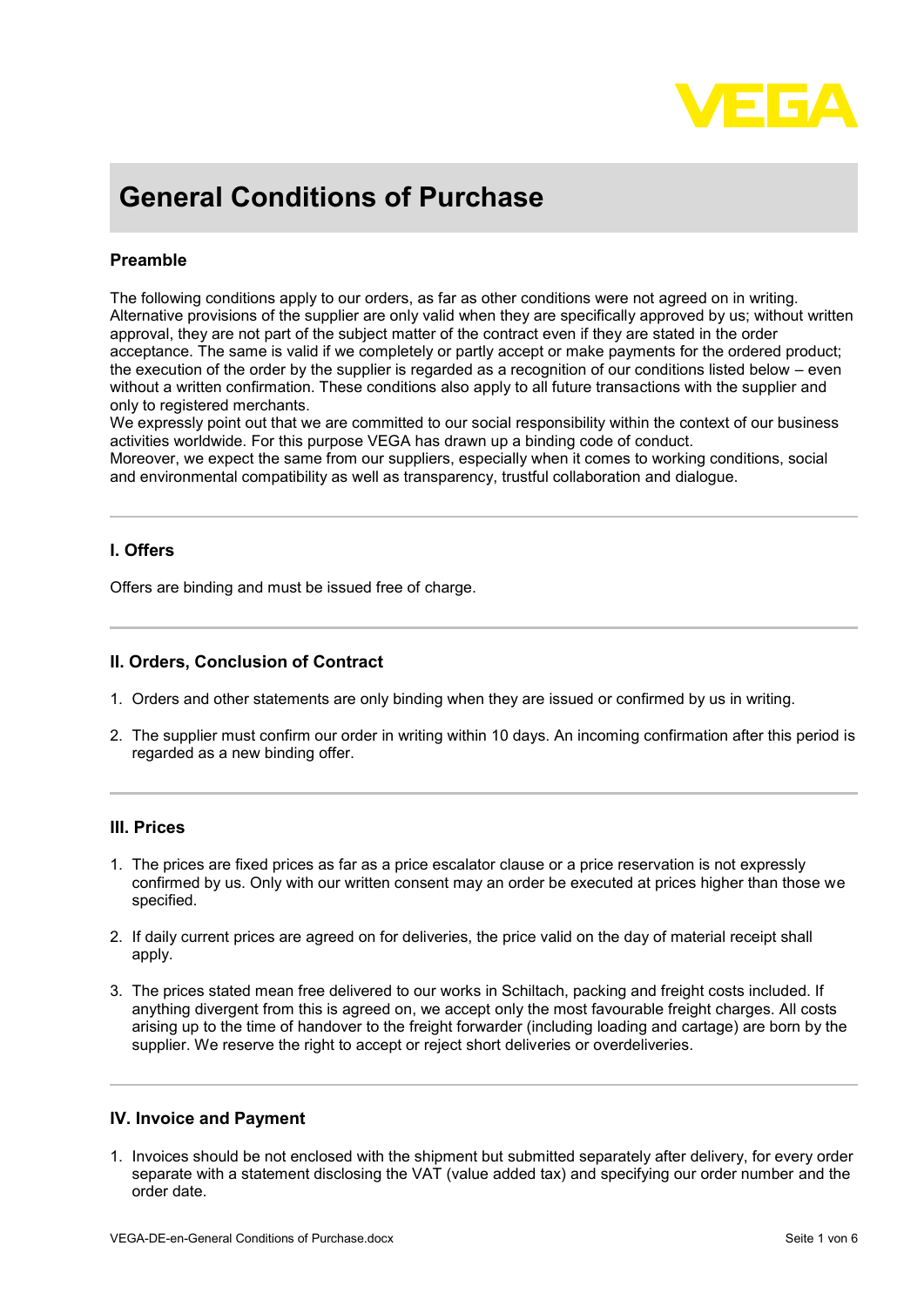

- 2. Payments are carried out with payment methods of our choice refinancing note (check / bill of exchange) are also permitted – within 14 days with 3% cash discount or within 30 days net. In payment with customer bills of exchange or promissory notes, we bear the discount charges to the conditions obtainable on the day the bill of exchange is submitted.
- 3. In principle, payment periods begin on the day we receive the invoice, but not before we receive the merchandise or the services are rendered.
- 4. We categorically refuse payment via cash on delivery.
- 5. Our payments are always carried out subject to an adjustment should complaints arise afterwards. In case of warranty-covered defects or damage, we have the right to refuse payment until the defects are properly rectified.

## **V. Assignment, Settlement**

- 1. The supplier is not authorized to assign his claims against us or to let them be collected by third parties without our previous written consent, which may not be refused unjustly. If there is a prolonged retention of title, our consent can be considered as granted. Should the supplier hand over his monetary claims against us to a third party, contrary to clause 1 without our consent, the assignment is nonetheless effective. We can, however, make payment with discharging effect to the supplier or to the third party, according to our choice.
- 2. The supplier is only authorized to charge against claims acknowledged by us or legally valid claims or assert the right of retention due to such claims.

#### **VI. Delivery Item**

- 1. Our order alone is decisive for the contents, type and size of the delivery and the provided service. We have the right at any time to demand changes in the method of execution as well as the correction of obvious writing errors or miscalculations and other mistakes.
- 2.The drawings, descriptions, etc. belonging to the order are binding for the supplier. He must, however, check them for possible discrepancies and point out discovered or suspected faults to us immediately in writing. The supplier remains solely responsible for the documents he has prepared, especially drawings, plans and calculations, even if these have been approved by us.
- 3. As far as no further-reaching requirements were laid down in the order, the delivery items must be delivered in customary quality and in compliance with DIN, VDE, VDI or other equivalent standards, as far as these are relevant. The delivery items have to be produced and equipped in a way that complies with currently valid safety regulations, particularly accident prevention rules as well as ergonomic principles.
- 4. A detailed documentation according to CE standard has to be enclosed with the delivery item (as an integral component). If the country of origin of the delivery item is not Germany, a certificate of origin is required.

#### **VII. Provision of Materials, Production Equipment**

1. The items provided by us are to be processed and handled as intended on our behalf and remain our property in every stage of processing and handling. When they are processed with items not belonging to us, our co-ownership of the items newly produced is of the same proportion as the value of our provided items to the sum of all items used in the production process, including the supplier's expenditures for the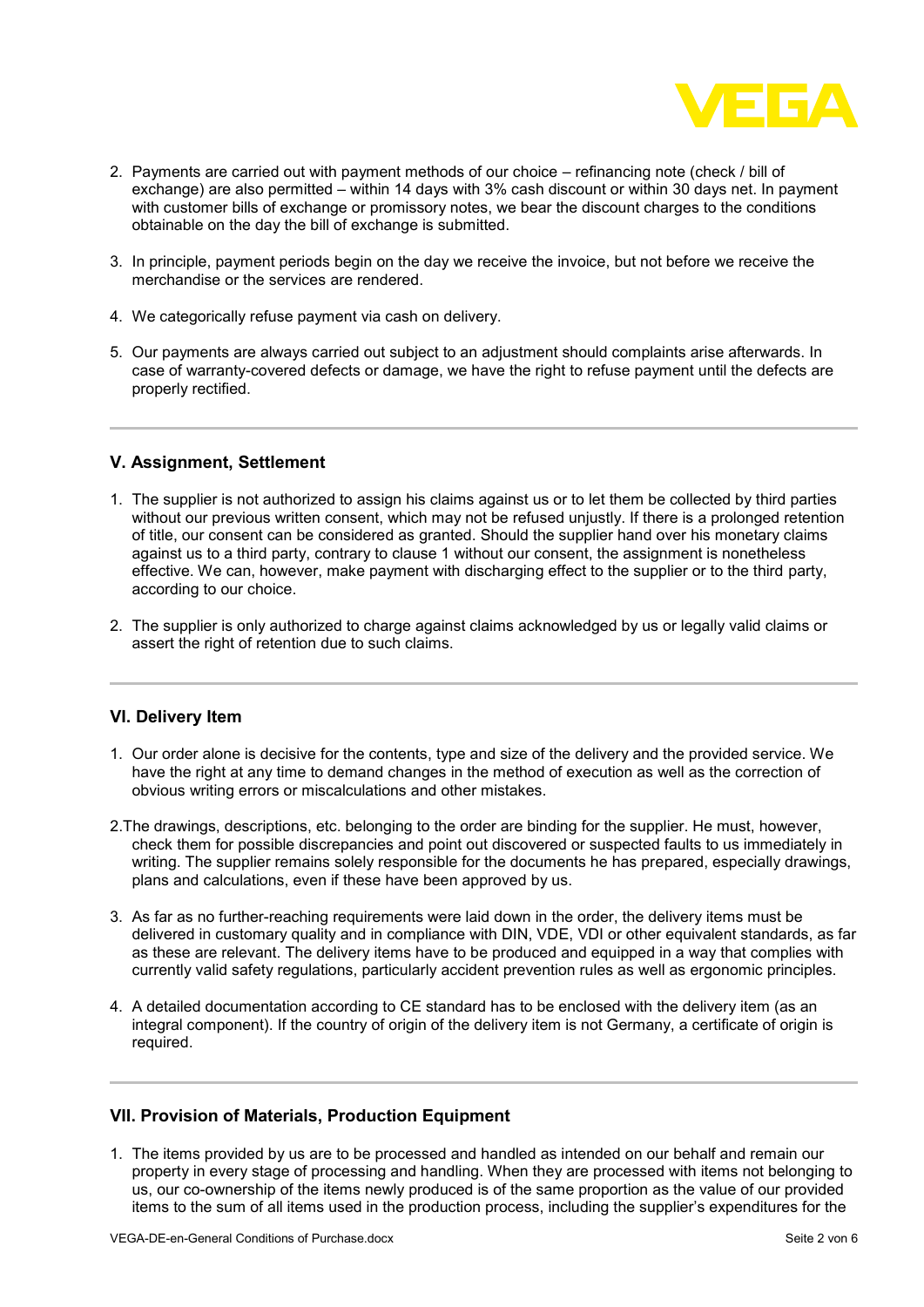

processing. With regard to this, the supplier also holds the items in safe custody for us free of charge. The same applies if, through intermingling or amalgamation, our property as such should effectively disappear. We must be informed immediately about any legal or actual damage to the provided items.

- 2. The supplier is liable for the loss of or the damage to the provided items. In case of coincidental loss or coincidental damage to the provided items, he does not have any claim to a reimbursement of his expenditures for the processing or handling of these items.
- 3. Production equipment, like models, samples, tools, gauges, forms, devices, drawings and the like, which the supplier gets from us or are manufactured by the supplier or by third parties for him according to our specifications, may not be sold, pawned or passed on to third parties in some other way or used or copied in any way for third parties without our written consent. The same applies to items produced with the help of this production equipment; they must be delivered exclusively to us unless we agree in writing to an alternative disposition. After the order has been processed, the production equipment has to be immediately returned to us in orderly condition.
- 4. Tools, forms, devices, stencils, films, clichés, drawings, engravings, models, samples, etc. provided by us or ordered remain our property or become our property at the time of acquisition or after being manufactured; the handing over is waived when the supplier holds the items in safe custody for us. The items must be recognizably marked as our property, thoroughly cared for and repaired as well as sufficiently insured. Paragraph 690 of BGB (German Civil Code) does not apply here. The property rights also entitle to us to commit the items to third parties for production. This applies particularly when the supplier has production difficulties. If we should ask the supplier to give back the items, he must comply with our wish immediately, as he has no right of retention. Nevertheless, we are willing to leave the items in the possession of the supplier as long as he carries out the deliveries as per the order, especially if they are on schedule and at competitive prices.
- 5. If the supplier violates the regulations of paragraphs 3 and 4, we are entitled, irrespective of other rights, to withdraw from the contract completely or partly, as well as demand compensation instead of performance or a reimbursement of futile expenditures.

#### **VIII. Rescission of Contract**

- 1. We are entitled to withdraw completely or partly from the contract without compensation if the financial standing or delivering ability of the supplier deteriorates to the extent that a fulfilment of the contract is in our opinion endangered, the supplier suspends his payments, insolvency proceedings over his assets are initiated or the opening of insolvency proceedings is declined for lack of assets.
- 2. If the fulfilment of our contractual duties is made impossible or extremely difficult through circumstances for which we are not responsible – acts of god in particular – we can cancel the contract completely or partly or demand execution at a later date, without entitling the supplier to file any claims against us.

#### **IX. Delivery date**

- 1. Delivery dates or delivery periods are binding. Delivery periods begin on the date of order.
- 2. The day of delivery is the day the ordered item and the shipping papers arrive at the receiving centre stipulated by us or the service is rendered there.
- 3. If the supplier sees he will be unable to meet the delivery date or deliver by the end of the delivery period, he must inform us immediately in writing about the reason and the expected overrun.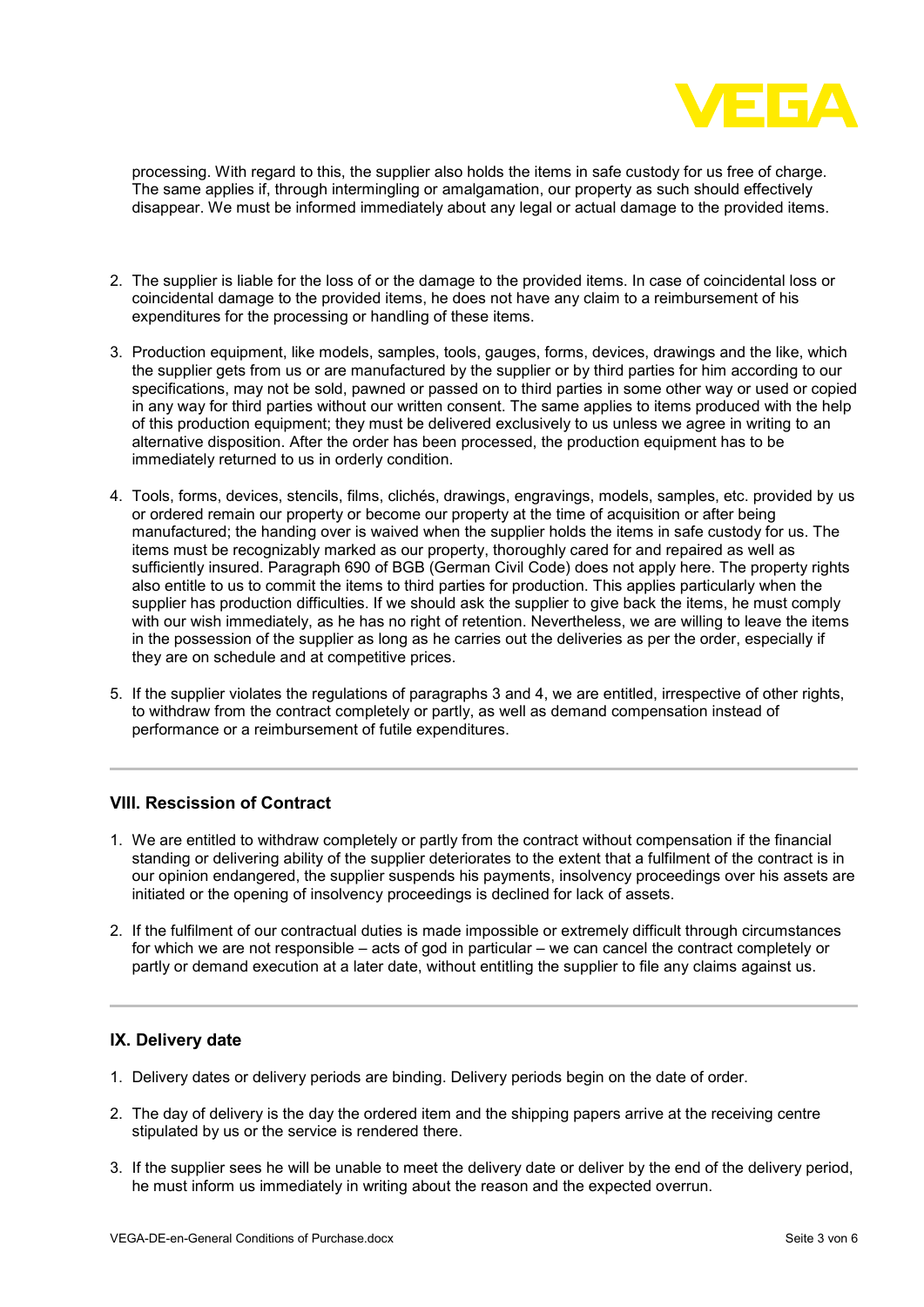

4. An overrun of the delivery date or delivery period will trigger legal consequences, unless the overrun is provably due to acts of god or labor disputes directly affecting the supplier. In such a case of delay, the supplier is especially obliged to make good for the damage caused. The acceptance of belated deliveries does not imply a relinquishment of compensation from the supplier. If the delivery date or the delivery period is overrun, we are entitled to withdraw from the contract after the expiration of a reasonable grace period. Besides rescission, we are entitled to demand compensation instead of performance or a reimbursement of futile expenditures, unless the supplier is not responsible for the overrun.

# **X. Packing, Shipping, Acceptance**

- 1. As far as it is necessary or appropriate to pack the delivery item, the supplier has to provide for sufficient packing at his expense.
- 2. We will pay for packing material, in addition to the agreed price of the delivery, only if payment for this was expressly agreed on. We reserve the right to return valuable used packing material to the address of the supplier and to backcharge for the full rental costs or value of the packing material.
- 3. Deliveries must be made to the receiving centre stipulated by us. Deliveries for which we have to pay freightages completely or partly must be transported via the cheapest shipping method available and as the most favourable type of freight.
- 4. The risk passes to us as soon as deliveries including assembly or installation are accepted by us, or in the case of all other deliveries, as soon as the delivery item arrives at the specified receiving centre. Until then, shipping and delivery are carried out at the risk of the supplier, unless we are in default of acceptance.
- 5. We assume the costs of a transit or breakage insurance only after a written agreement is made concerning it.
- 6. Notifications of dispatch must be submitted immediately after the departure of every individual delivery. A delivery note must be enclosed with every shipment. Our order numbers must be indicated in the shipping documents.
- 7. If no orderly shipping documents are present when the delivery item arrives or if our order numbers are not indicated correctly in the shipping documents, all additional costs resulting from this will be charged to the supplier; in such cases we are also entitled to refuse the delivery at the expense of the supplier.
- 8. Furthermore, we can refuse to accept the delivery item if an act of god or other circumstances beyond our control, including labor disputes, make our accepting it impossible or unreasonable. In such a case, the supplier has to store the delivery item at his expense and risk.
- 9. In the cases mentioned in paragraphs 7 and 8 we do not fall into default of acceptance.
- 10.If deliveries not accepted by us or faulty goods are sent back, the return transport is carried out at the risk of the supplier. The equivalent value of the return shipment is charged to the supplier.

# **XI. Warranty**

1. The warranty obligations of the supplier are determined by legal regulations, as far as some other regulation is not mentioned in the following. We have the right to demand, according to our choice, the rectification of the deficiency or the delivery of a flawless product. In urgent cases, we are authorized straight away to carry out, at the expense of the supplier, the rectification of deficiencies ourselves or let that be done by a third party or obtain a substitute product elsewhere. If the supplier is in default of his warranty obligations, we have the right to withdraw from the contract.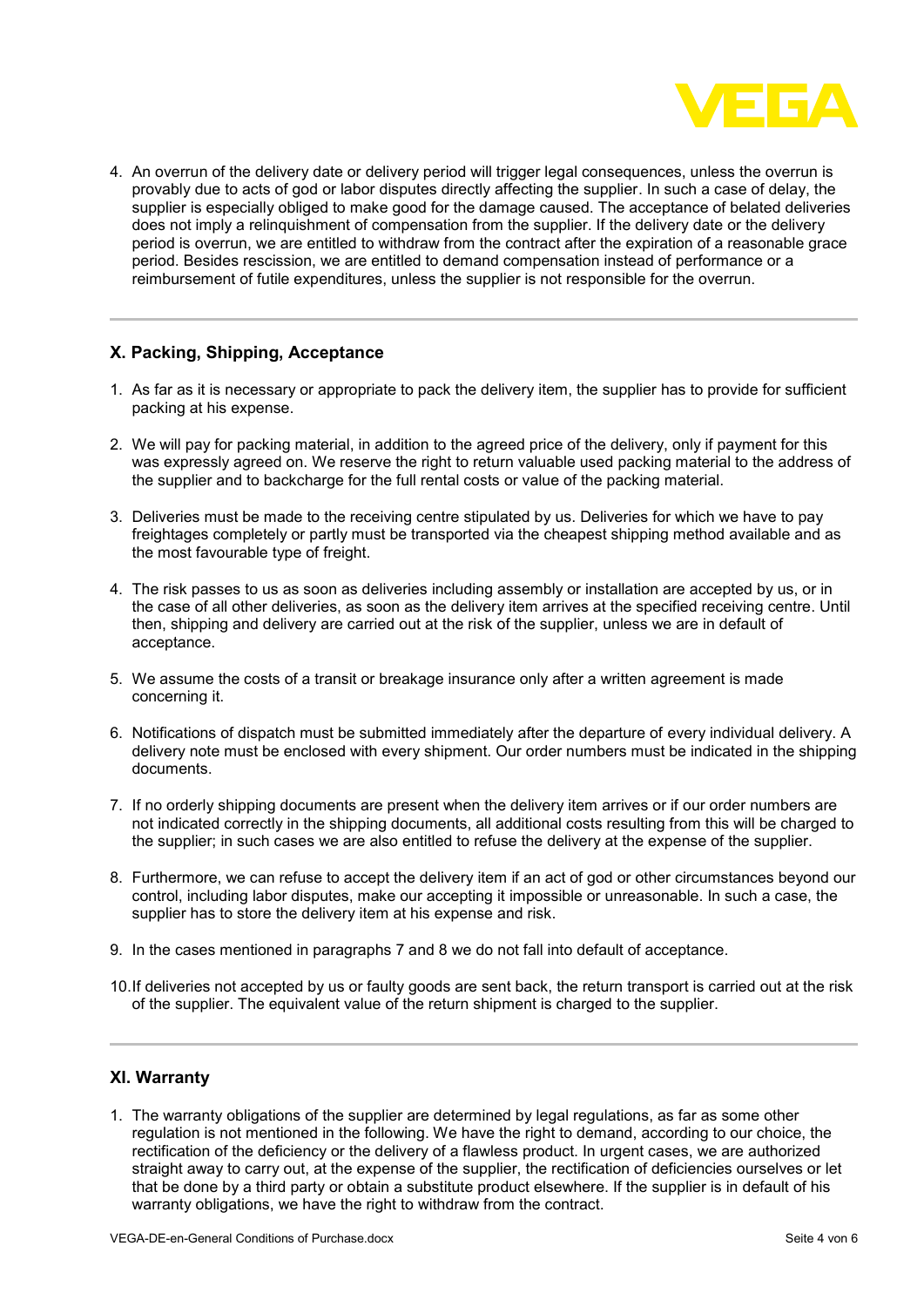

- 2. The substitute delivery must come without freight and packing charges. The return of unusable goods will entail no freight and packing costs for us. All costs involved in rectifying deficiencies shall be at the expense of the supplier.
- 3. The warranty period is 2 years as long as nothing else is agreed on. It shall be extended by the same amount of time the product cannot be used due to deficiencies. A new 2-year warranty period starts when a substitute is delivered.
- 4. Deficiencies that first appear during processing or initial use of the delivered product can still be immediately reported by us after their discovery. In such cases, the supplier shall not object to the belated customer complaint. Our payments do not mean an unconditional acceptance of the product.
- 5. If, because of a delivery of flawed merchandise, a complete inspection exceeding the scope of the usual incoming goods control becomes necessary, the supplier shall carry the costs of it. In urgent cases we are entitled to rectify the discovered flaws ourselves at the expense of the supplier.

#### **XII. In-process Inspections, Technical Approval**

- 1. We reserve the right to check or to have someone else check during the manufacturing process (in the supplier's plant and in those of his suppliers) and before delivery the quality of the used materials, the dimensional and quantity accuracy and other quality features of the manufactured parts as well as compliance with the other specifications of the order.
- 2. If we have reserved the right of technical approval of the completed delivery item at the supplier's plant, either by us or a commissioned third party, then we or the commissioned third party must be informed about the readiness for approval in writing 14 days before the delivery item is to be shipped. The relevant approval costs are born by the supplier.
- 3. The in-process inspections and/or the technical approval do not absolve the supplier from his performance and/or warranty obligations.

#### **XIII. Product Liability**

- 1. If damage is caused by a defect of the supplier's product, he is obliged to exempt us at first request from the compensation claims of third parties.
- 2. In this context, the supplier is also obliged to refund to us possible expenditures which result from or are in connection with a recall program carried out by us. We will inform the supplier – as far as is possible and reasonable – about the contents and extent of the recall measures to be carried out and give him the opportunity to comment on it.
- 3. The supplier commits himself upon our request to take out without delay a product liability insurance policy with an insured sum that will be determined by us, but at least a flat-rate insured sum of €3 mill. per person / property damage. If we are entitled to further-reaching compensation claims, these remain unaffected by this.

#### **XIV. Trademark Rights**

The supplier issues the assurance that through the delivery and use of the ordered goods the patents or trademark rights of third parties are in no way infringed on. He exempts us completely from the claims of proprietors at first request and is obliged to support us in fending off the claims of third parties and to